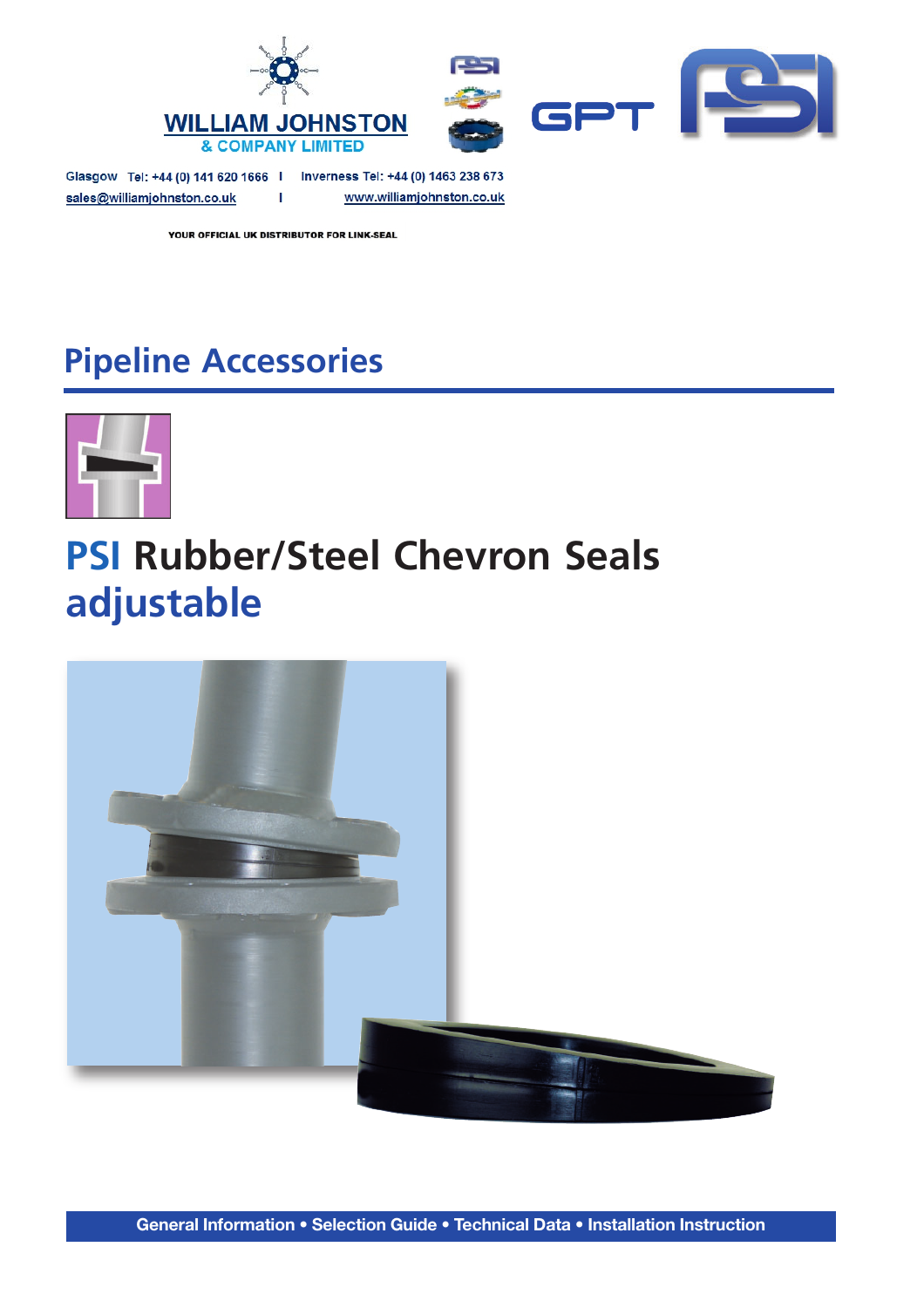

The PSI Chevron Seal Type WD consists of two interlocking parts **connected through a tongue and groove joint**. This allows the two chevron-shaped parts to be turned against each other up to an angle of approx. 8°. **After installation, these two parts form a "medium-tight" bond**.



### **Simply and highly economic**

### **No wedge disks and additional seals**

The PSI Chevron Seal Type WD replaces, simply and very economically, the steel or cast iron wedge disks frequently used so far. These heavy wedge disks, elaborately installed, even require two additional gaskets.

### **The result:**

inexact assembly and higher costs. Complicated handling of these metal elements in tight spaces produces uncertainty during the installation and increases the risk of leaks.

### **Simple application for obliquely positioned flanges**

Oblique positions sometimes occur with flange connections. Especially underground pipes with regulating wedges and flanges, e.g. for hydrants and fittings, cannot always be routed in a straight line

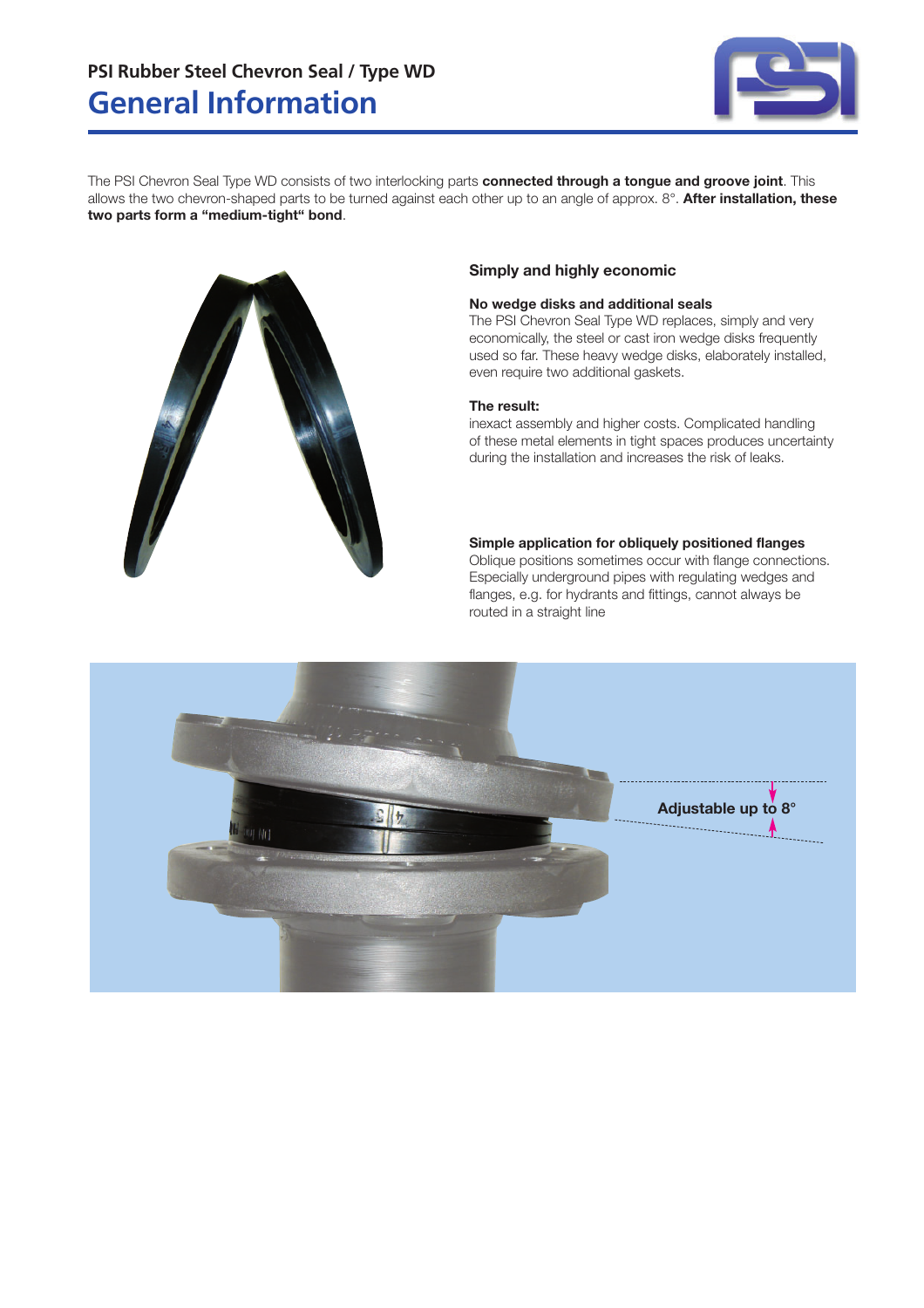### **Technical Data PSI Rubber Steel Chevron Seal / Type WD**



The standard material of the PSI Chevron Seal / Type WD is EPDM. However, depending on the applications, it can also be produced of other elastomeres, such as FPM (Viton) and Silicon on request. Operating temperature EPDM: - 25°C bis + 120°C

| <b>Dimension</b> |           | <b>Thickness</b> |      | <b>Bolt length</b> | <b>Dimension</b> | Art. no.    |
|------------------|-----------|------------------|------|--------------------|------------------|-------------|
| <b>ND</b>        | <b>PN</b> | Min.             | Max. |                    |                  | <b>EPDM</b> |
| 32               | $10 - 40$ | 9                | 20   | 90                 | M 14             | 1-008-04001 |
| 40               | $10 - 40$ | 9                | 22   | 90                 | M 14             | 1-008-04002 |
| 50               | $10 - 40$ | 9                | 24   | 100                | M 14             | 1-008-04003 |
| 65               | $10 - 40$ | $\hbox{9}$       | 26   | 100                | M 14             | 1-008-04004 |
| 80               | $10 - 40$ | 14               | 30   | 100                | M 14             | 1-008-04005 |
| 100              | $10 - 16$ | 14               | 30   | 100                | M 14             | 1-008-04006 |
| 100              | $25 - 40$ | 14               | 33   | 110                | M 18             | 1-008-04007 |
| 150              | $10 - 16$ | 14               | 39   | 110                | M 18             | 1-008-04008 |
| 150              | $25 - 40$ | 14               | 39   | 130                | M 22             | 1-008-04009 |
| 200              | $10 - 16$ | 15               | 50   | 120                | M 18             | 1-008-04010 |
| 200              | 40        | 15               | 50   | 160                | M 24             | 1-008-04011 |
| 250              | 10        | 16               | 59   | 140                | M 18             | 1-008-04012 |
| 250              | 40        | 16               | 59   | 170                | M 27             | 1-008-04013 |
| 300              | 10        | 22               | 68   | 150                | M 18             | 1-008-04014 |
| 350              | 10        | 22               | 68   | 150                | M 18             | 1-008-04015 |
| 400              | 10        | 22               | 74   | 160                | M 22             | 1-008-04016 |
| 500              | 10        | 23               | 79   | 180                | M 22             | 1-008-04017 |

Dimensions according to DIN EN 1514-1 in mm Additional dimensions and materials available on request.